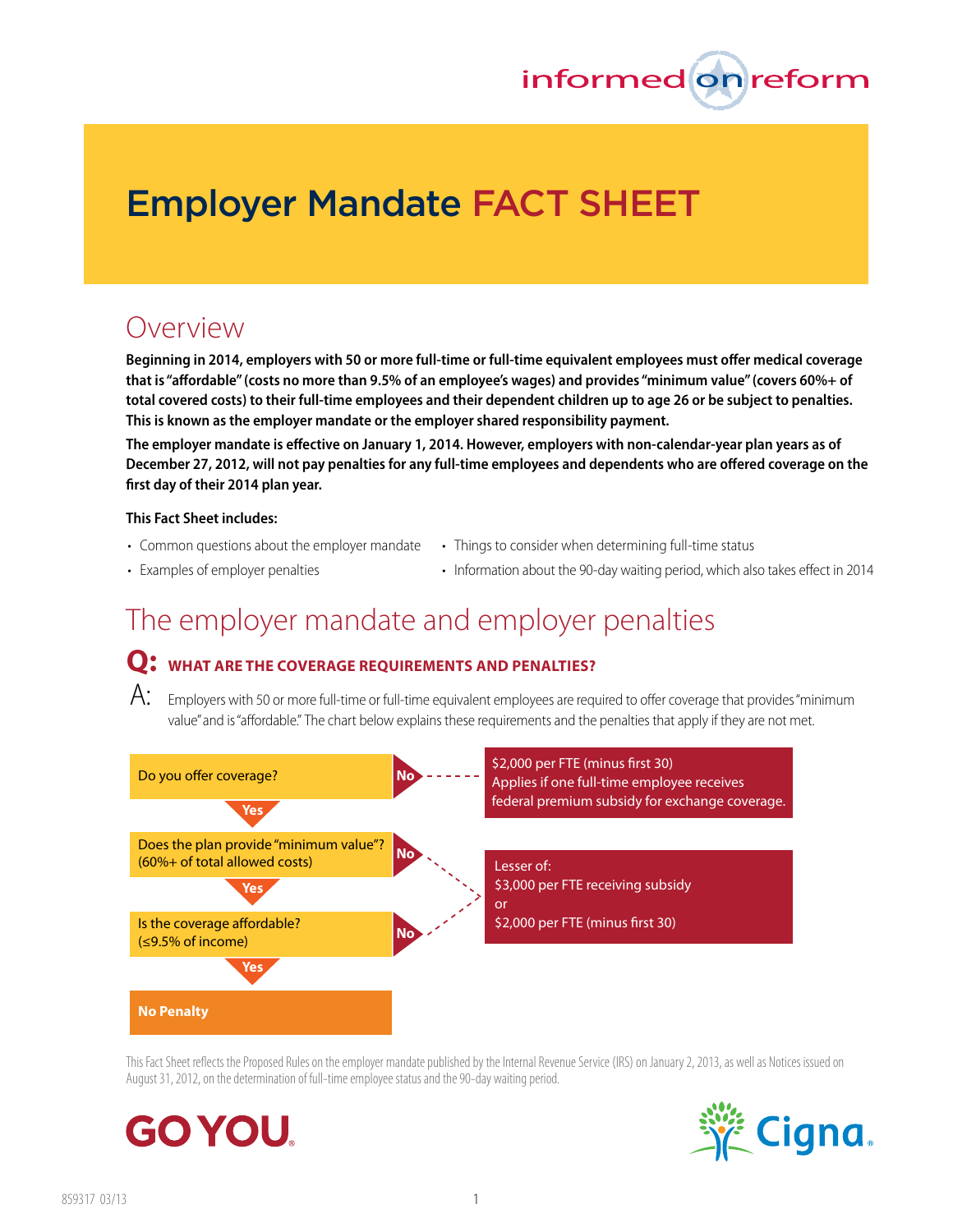## **Q: HOW DO I determine if my plan provides "minimum value"?**

A: A plan provides "minimum value" if it **pays at least 60% of the cost of covered services** (considering deductibles, copays and coinsurance). HHS has developed a minimum value calculator that can be used to determine if a plan provides minimum value. The minimum value calculator is available at http://cciio.cms.gov/resources/files/mv-calculator-final-2-20-2013.xlsm

### **Q: How is "affordable" coverage determined?**

- $\mathsf{A}\text{:}$  Coverage is considered "affordable" if employee contributions for employee only coverage do not exceed 9.5% of an employee's household income. There are three safe harbor methods for determining affordability:
	- 9.5% of an employee's W-2 wages
	- 9.5% of an employee's monthly wages (hourly rate x 130 hours per month)
	- 9.5% of the Federal Poverty Level for a single individual

### **Q: How are dependents defined?**

 $\rm A:$  Dependents include children up to age 26. Spouses are not considered dependents per the legislation, so employers are not required to offer coverage to spouses.

#### **Q: Do employers have to offer coverage to 100% of their full-time employees?**

 $\mathsf{A}\text{: }$  Employers will meet the requirement to offer affordable and minimum value coverage to "substantially all" full-time employees if they offer coverage to 95% of full-time employees and their children (or five full-time employees, if greater).

If any of the remaining 5% of full-time employees who are not offered coverage purchases coverage on an Exchange and receives a premium subsidy, the employer will pay an annual penalty of \$3,000.

### **Q: What if an employer doesn't currently offer dependent coverage?**

 $\mathsf{A}\text{:}$  If an employer does not currently offer dependent coverage, no penalty is due for the plan year beginning in 2014 if the employer takes steps to offer dependent coverage during the plan year that begins in 2014. For plan years beginning in 2015 or later, employers must offer coverage to full-time employees and their dependent children up to age 26 to avoid penalties.

### **Q: When do the penalties begin?**

- $\mathcal{A}$ : The employer mandate is effective beginning January 1, 2014. However, the regulations provide transitional relief for employers with "fiscal year" plans (plan years that begin on a date other than January 1). The transitional relief allows employers that had fiscal year plans as of December 27, 2012 to avoid paying penalties as long as they offer affordable and minimum value coverage as of the first day of their plan year that begins in 2014. Employers cannot change their plan year now to take advantage of this transitional relief.
	- • Employers will not pay a penalty for full-time employees who were eligible for coverage on December 27, 2012, if they are offered affordable, minimum value coverage on the first day of the 2014 plan year.
	- • Employers will not pay a penalty for any full-time employees who were not eligible for coverage on December 27, 2012, if they are offered affordable, minimum value coverage on the first day of the 2014 plan year, AND:
		- The plan was offered to at least one-third of all full-time and part-time employees during the most recent open enrollment period prior to December 27, 2012, OR
		- The plan covered one-fourth of all full-time and part-time employees as of December 27, 2012.

### **Q: How will an employer know if a penalty is due?**

 $\mathsf{A}\text{:}$  If a full-time employee receives subsidized coverage through an Exchange, the employer will be notified and given an opportunity to respond before the IRS requires payment of the penalty.

## **Q: How do penalties apply to companies with a common owner?**

 $\mathsf{A}$ : Companies that have a common owner are combined for purposes of determining whether they are subject to the mandate. However, any penalties would be the responsibility of each individual company.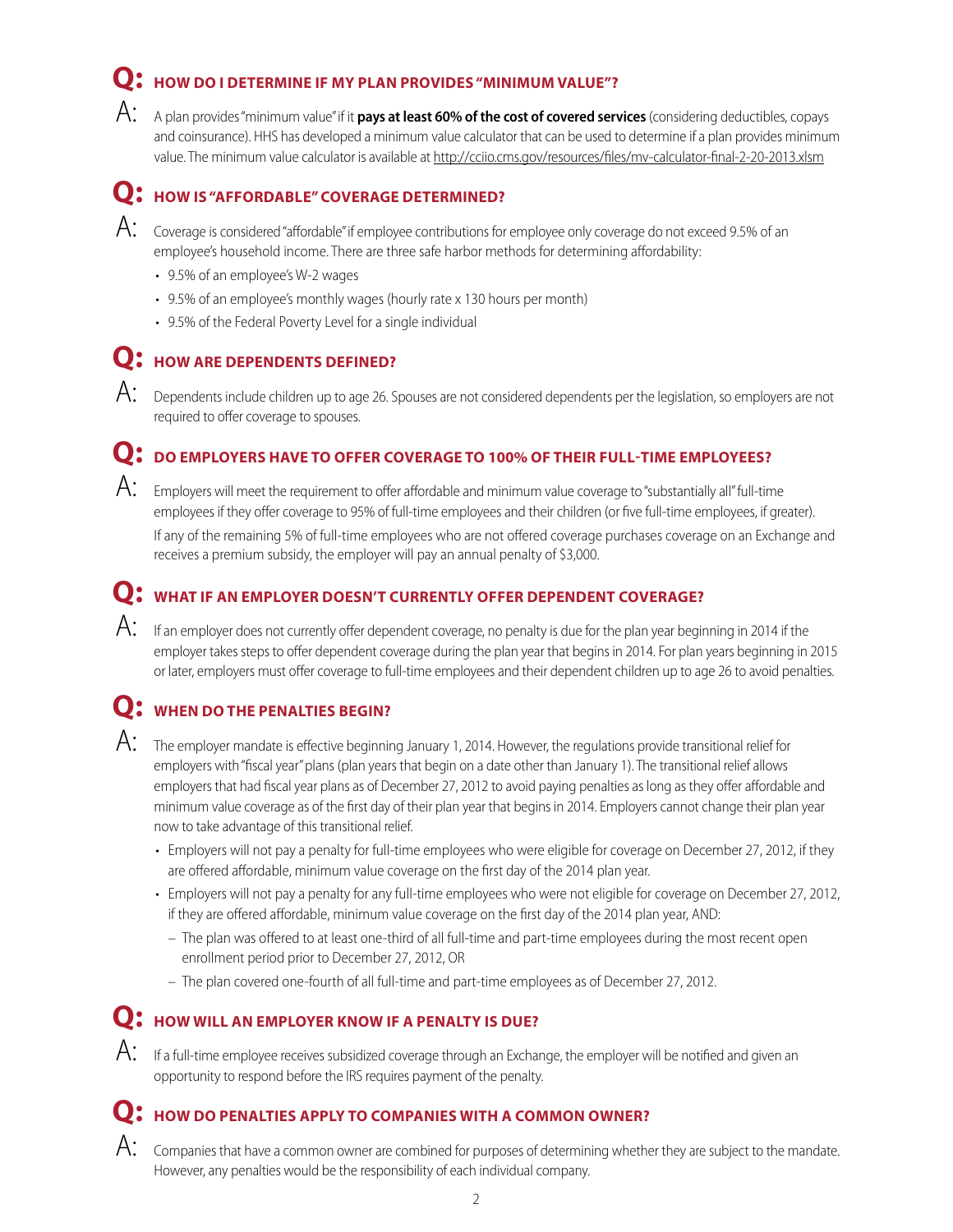# Examples of Employer Penalties

#### **The employer does not offer coverage to full-time employees**

The penalty is \$2,000 per employee, excluding the first 30 employees. This example shows how the penalty would be calculated.

| <b>Employer</b>                                | <b>Trigger</b>                                                                                  | Penalty                                                                                                                       |
|------------------------------------------------|-------------------------------------------------------------------------------------------------|-------------------------------------------------------------------------------------------------------------------------------|
| 500 full-time employees<br>No coverage offered | employee purchases coverage on the<br>exchange and is eligible for a federal<br>premium subsidy | \$2,000 per employee, minus the first<br>30 employees<br>$500 - 30 = 470$ employees<br>$470 \times $2,000 = $940,000$ penalty |

#### **The employer offers coverage that does not meet the minimum value and affordability requirements**

The penalty is the **lesser** of the two results, as shown in this example.

| <b>Employer</b>                                                                                                                     | <b>Trigger</b>                                                                                                                                                                                              | <b>Penalty</b>                                                                                                                                                                                                                                     |
|-------------------------------------------------------------------------------------------------------------------------------------|-------------------------------------------------------------------------------------------------------------------------------------------------------------------------------------------------------------|----------------------------------------------------------------------------------------------------------------------------------------------------------------------------------------------------------------------------------------------------|
| 1,200 full-time employees<br>Employer offers coverage, but<br>coverage is not affordable<br>and/or doesn't provide<br>minimum value | The penalty is triggered if 1 employee<br>purchases coverage on the exchange and<br>receives a federal premium subsidy<br>250 employees purchase coverage on the<br>exchange and are eligible for a subsidy | Lesser of \$2,000 per employee, minus the<br>first 30 employees OR \$3,000 per employee<br>receiving a federal premium subsidy<br>$1,170 \times $2,000 = $2,340,000$ penalty<br>$250 \times $3,000 = $750,000$ penalty<br>(lesser penalty applies) |

## Determining whether employees are full-time or part-time

Employers with an average of 50 or more full-time or full-time equivalent employees during the previous calendar year are subject to the employer mandate.

#### **Q:** HOW DOES A COMPANY DETERMINE ITS NUMBER OF FULL-TIME OR FULL-TIME EQUIVALENT **employees?**



 $A:$  Employers can use any period of at least six consecutive months in 2013 to measure the number of full-time employees. Only employees working in the United States are counted. If a business hires seasonal workers and the workforce exceeds 50 full-time employees for 120 days or less during a calendar year, the employer is not considered to have 50 full-time employees.

- • **Full-time** employees average 30 hours of service per week or 130 hours per calendar month, including vacation and paid leaves of absence.
- • **Part-time** employees' hours are used to determine the number of **full-time equivalent** employees for purposes of determining whether the employer mandate applies. The total hours worked in a calendar month by all part-time employees are divided by 120 to determine the number of full-time equivalent employees in that month. For example:
	- A firm had 35 full-time employees and 20 part-time employees who each worked 24 hours a week (96 hours per month).
	- 20 part-time employees x 96 hours per month per employee = 1,920 hours. 1,920 divided by 120 = 16 full-time equivalent employees.
	- $-35 + 16 = 51$  full-time or full-time equivalent employees.

The bottom line is that determining full-time status is complex. Employers should review carefully with their own legal counsel.